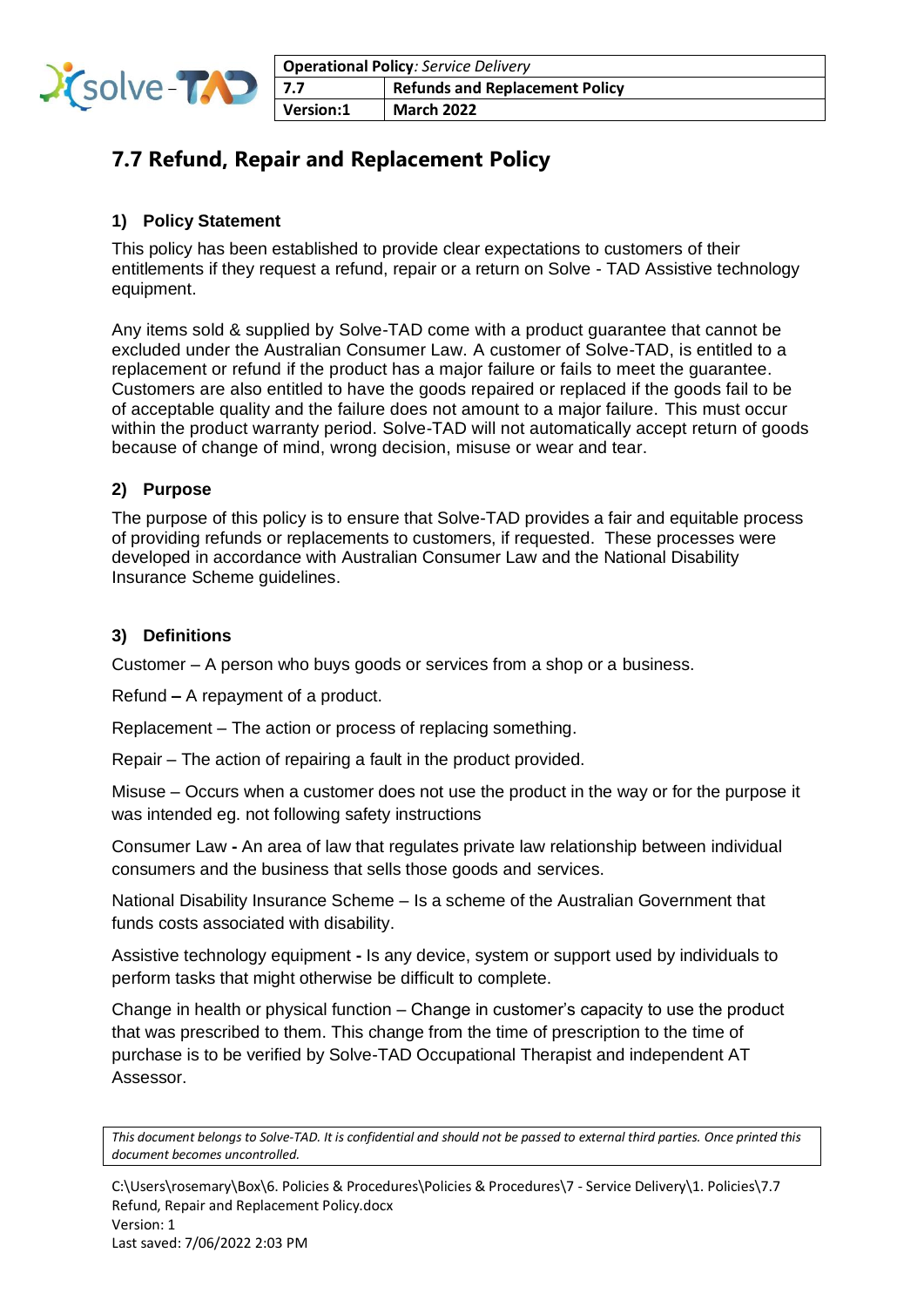

| <b>Operational Policy: Service Delivery</b> |                                       |
|---------------------------------------------|---------------------------------------|
| 7.7                                         | <b>Refunds and Replacement Policy</b> |
| Version:1                                   | <b>March 2022</b>                     |

### **4) Training and Education**

All workers will be educated about this policy during induction and yearly refresher training will be provided. Training and education is important to ensure workers in our organisation understand the Solve- TAD refund and replacement policy.

#### **5) Management**

All complaints will be managed following:

7.7.1 Procedure and Guidelines for Refund, Repair and Replacement of Solve- TAD products.

#### **6) Responsibilities**

It is the responsibility of **the CEO and Line Managers** to ensure:

- Staff are aware of this policy
- Ensure accurate records are maintained

It is the responsibility of all **Employees** to:

• adhere to the provisions of the policy

It is the responsibility of **Directors** to:

• adhere to the provisions of the policy

#### **7) Communication**

Communication about this policy should be implemented in a way that suits each person with regard to their cultural background e.g. use of an interpreter or easy to read documents.

#### **8) Policy Review**

This policy will be reviewed in consultation with participants, their families and carers, staff and volunteers every 3 years or as legislation and policy changes dictate.

#### **9) Legislative Context**

The following Federal and State laws apply:

Australian Consumer Law 2010

```
This document belongs to Solve-TAD. It is confidential and should not be passed to external third parties. Once printed this 
1
document becomes uncontrolled.
```
C:\Users\rosemary\Box\6. Policies & Procedures\Policies & Procedures\7 - Service Delivery\1. Policies\7.7 Refund, Repair and Replacement Policy.docx Version: 1 Last saved: 7/06/2022 2:03 PM